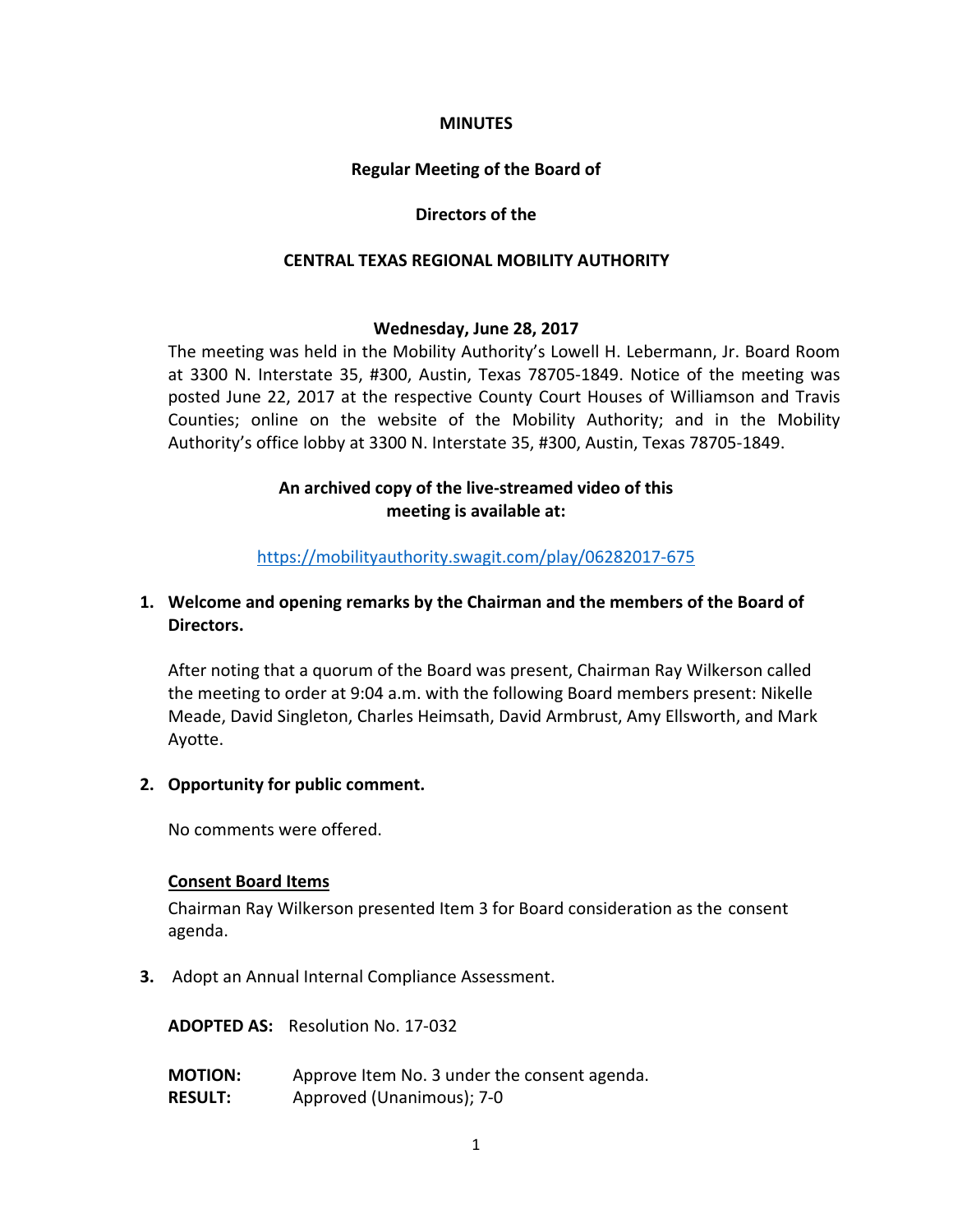**MOTION BY:** Nikelle Meade **SECONDED BY: David Singleton AYE:** Wilkerson, Singleton, Meade, Heimsath, Armbrust, Ellsworth, Ayotte **NAY:** None

#### **Regular Board Items**

**4.** Approve the minutes from the May 31, 2017 Regular Board meeting.

**MOTION:** Approval for the May 31, 2017 Regular Board meeting minutes. **RESULT:** Approved (Unanimous); 7-0 **MOTION BY:** Mark Ayotte **SECONDED BY:** Charles Heimsath **AYE:** Wilkerson, Singleton, Meade, Heimsath, Armbrust, Ellsworth, Ayotte **NAY:** None

**5.** Accept the financial statements for April 2017.

Bill Chapman, Chief Financial Officer presented this item. Mr. Chapman explained that one of the tolling agencies with which the Mobility Authority is inoperable is going through a back office transition and was unable to reconcile toll transactions in time for the Mobility Authority to complete the May 2017 financial statements prior to the Board meeting. Therefore, staff will present the May 2017 financial statements to the Board at the July 2017 Board meeting.

NOTE: No action was taken on this item.

**6.** Discuss and adopt the 2018 Operating Budget.

Mary Temple, Controller presented this item.

**MOTION:** Adopt the 2018 Operating Budget.

**RESULT:** Approved (Unanimous); 7-0 **MOTION BY:** David Singleton **SECONDED BY:** Nikelle Meade **AYE:** Wilkerson, Singleton, Meade, Heimsath, Armbrust, Ellsworth, Ayotte **NAY:** None

**ADOPTED AS:** Resolution No. 17-033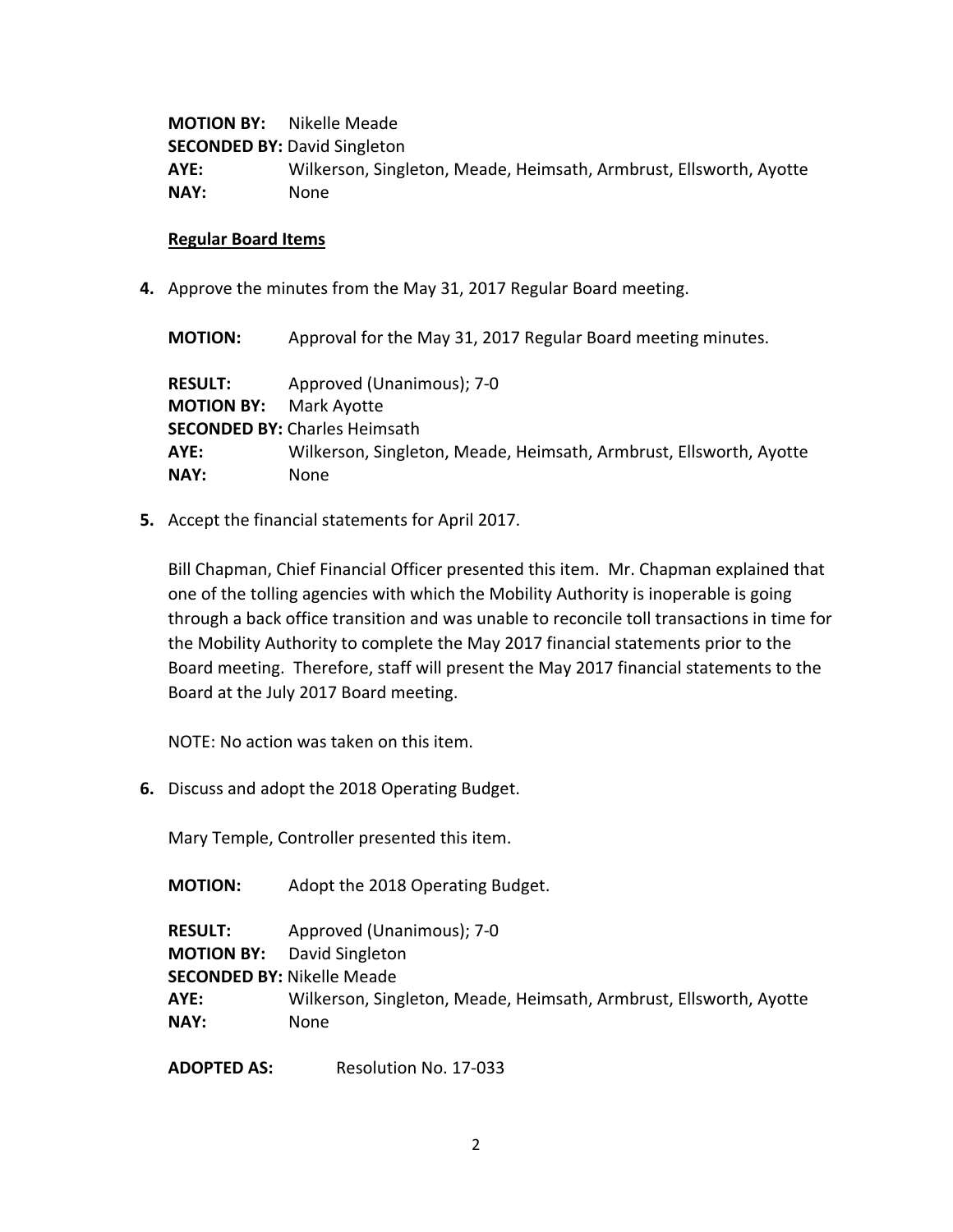**7.** Approve a Personal Services Agreement with Neal Spelce for Communications Support Services.

Dee Anne Heath, Director of External Affairs presented this item.

| <b>MOTION:</b>    | Approve a Personal Services Agreement with Neal Spelce for         |
|-------------------|--------------------------------------------------------------------|
|                   | <b>Communication Support Services.</b>                             |
| <b>RESULT:</b>    | Approved (Unanimous); 7-0                                          |
| <b>MOTION BY:</b> | Charles Heimsath                                                   |
|                   | <b>SECONDED BY: Nikelle Meade</b>                                  |
| AYE:              | Wilkerson, Singleton, Meade, Heimsath, Armbrust, Ellsworth, Ayotte |
| NAY:              | None                                                               |

**ADOPTED AS:** Resolution No. 17-034

**8.** Approve the Southern States Interoperability Agreement that allows for toll interoperability with the Florida Department of Transportation and other Southern States Tollways.

Tim Reilly, Director of Toll Operations presented this item. PJ Wilkins, Executive Director, E-Z Pass Group provided a presentation about interoperability in other parts of the U.S.

**MOTION:** Approve the Southern States Interoperability Agreement.

**RESULT:** Approved (Unanimous); 7-0 **MOTION BY:** Nikelle Meade **SECONDED BY:** Amy Ellsworth **AYE:** Wilkerson, Singleton, Meade, Heimsath, Armbrust, Ellsworth, Ayotte **NAY:** None

**ADOPTED AS:** Resolution No. 17-035

**9.** Recognize IBTTA's efforts to promote national toll interoperability.

Mike Heiligenstein, Executive Director presented this item recognizing the work of Frank McCartney, former IBTTA President.

**10.** Discuss and consider entering into an agreement with Google to participate in the Waze Connected Citizens Program.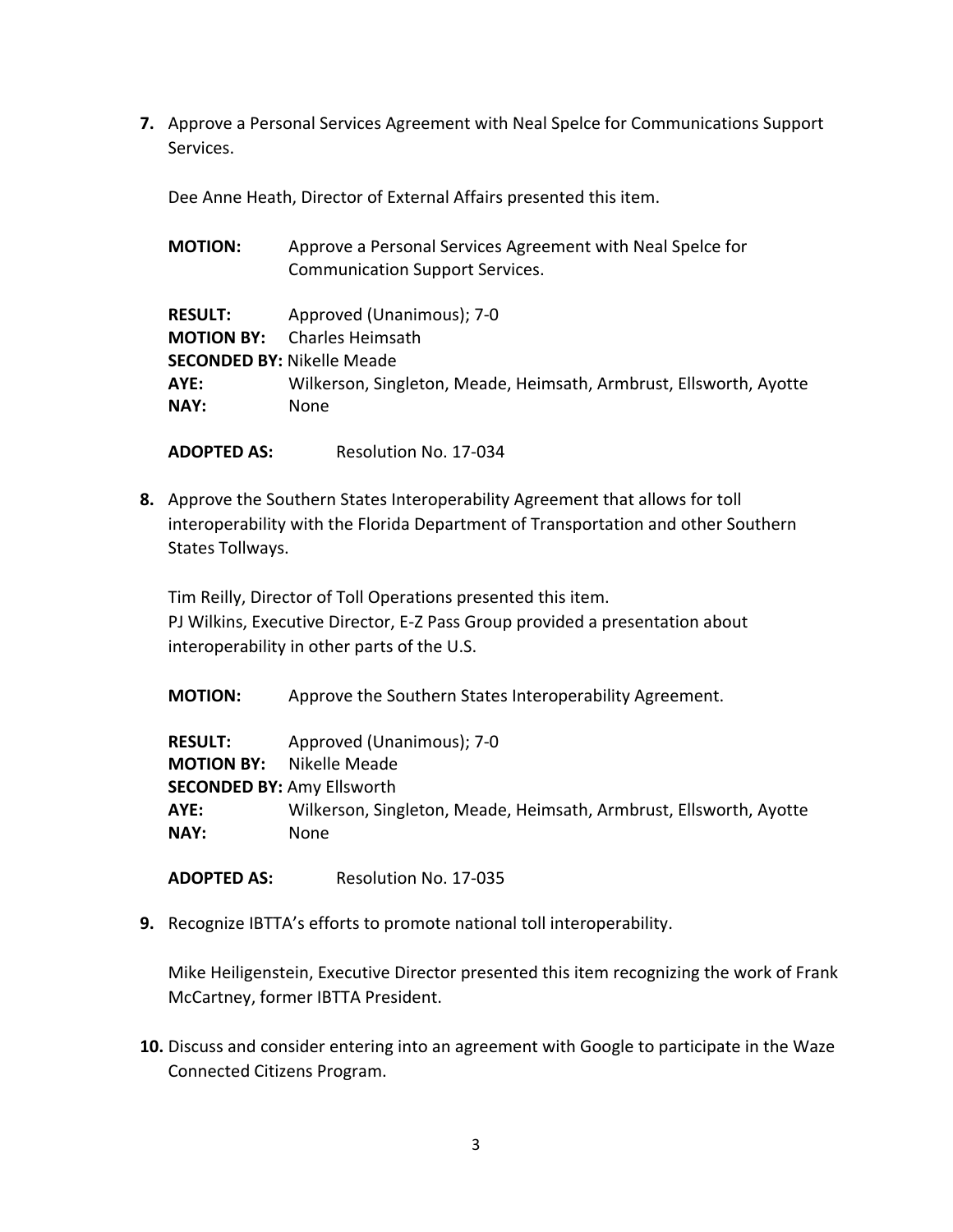Greg Mack, Assistant Director of IT & Toll Systems presented this item.

Fabiola Newman, Manager, CTRMA Traffic Management Center provided brief update on the operations of the CTRMA Traffic Management Center.

| Approve an agreement with Google to participate in the Waze<br>Connected Citizens Program. |  |  |
|--------------------------------------------------------------------------------------------|--|--|
| Approved (Mark Ayotte recused from voting); 6-0                                            |  |  |
| <b>David Armbrust</b>                                                                      |  |  |
| <b>SECONDED BY: Nikelle Meade</b>                                                          |  |  |
| Wilkerson, Singleton, Meade, Heimsath, Armbrust, Ellsworth                                 |  |  |
| None                                                                                       |  |  |
|                                                                                            |  |  |

**ADOPTED AS:** Resolution No. 17-036

**11.** Authorize the Executive Director to negotiate and execute an Advance Funding Agreement (AFA) with the Texas Department of Transportation for the Manor Expressway (290E) Phase III Project.

Justin Word, P.E., Director of Engineering presented this item.

| <b>MOTION:</b> | Authorize the Executive Director to negotiate and execute an Advance |
|----------------|----------------------------------------------------------------------|
|                | Funding Agreement (AFA) with the Texas Department of Transportation  |
|                | for the Manor Expressway (290E) Phase III Project.                   |

| <b>RESULT:</b>                    | Approved (Unanimous); 7-0                                          |
|-----------------------------------|--------------------------------------------------------------------|
| <b>MOTION BY:</b>                 | Charles Heimsath                                                   |
| <b>SECONDED BY: Amy Ellsworth</b> |                                                                    |
| AYE:                              | Wilkerson, Singleton, Meade, Heimsath, Armbrust, Ellsworth, Ayotte |
| NAY:                              | None                                                               |

**ADOPTED AS:** Resolution No. 17-037

**12.** Authorize the Executive Director to negotiate and execute an Advance Funding Agreement (AFA) with the Texas Department of Transportation for the 183 North Project.

Justin Word, P.E., Director of Engineering presented this item.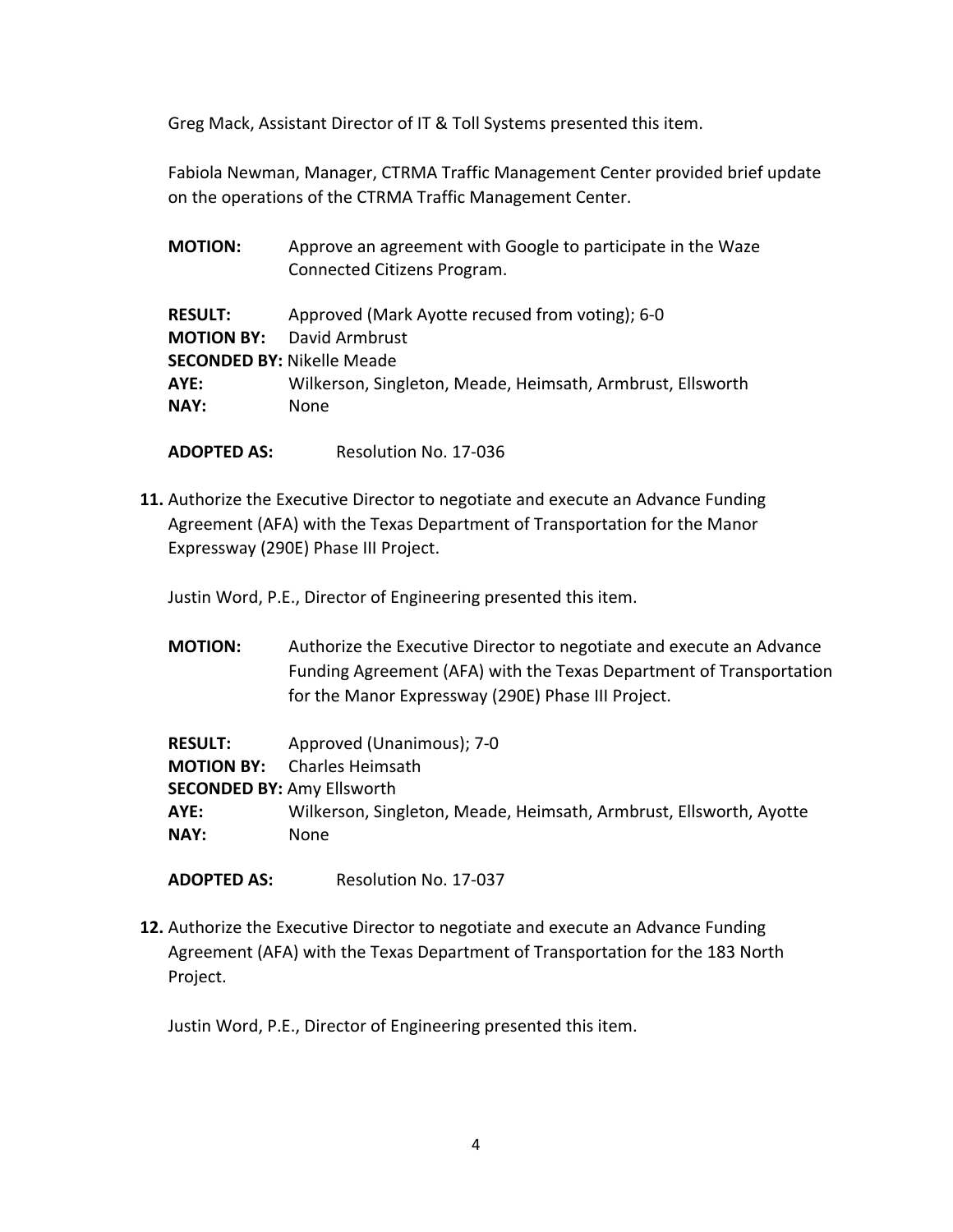**MOTION:** Authorize the Executive Director to negotiate and execute an Advance Funding Agreement (AFA) with the Texas Department of Transportation for the 183 North Project.

**RESULT:** Approved (Unanimous); 7-0 **MOTION BY:** David Singleton **SECONDED BY:** Mark Ayotte **AYE:** Wilkerson, Singleton, Meade, Heimsath, Armbrust, Ellsworth, Ayotte **NAY:** None

**ADOPTED AS:** Resolution No. 17-038

## **Briefings and Reports**

**13.** Monthly briefing on the MoPac Improvement Project.

Steve Pustelnyk, Director of Community Relations presented this item and Jeff Dailey, Deputy Executive Director provided an update on the schedule of the project.

- **14.** Executive Director Report.
	- A. Status of current and upcoming procurements.
	- B. Introduction of new employee.

Mary Temple, Controller introduced David Effrein, Financial Analyst.

John McCluskey, Former Executive Director of E-470 was recognized by Mike Heiligenstein, Executive Director.

Jeff Dailey, Deputy Executive Director discussed Commute Solutions.

**15.** CapMetro update on Project Connect.

NOTE: Chairman Wilkerson tabled Item 15 for a future Board meeting.

## **Executive Session Pursuant to Government Code, Chapter 551**

**16.** Discuss legal issues related to claims by or against the Mobility Authority; pending or contemplated litigation and any related settlement offers; or other matters as authorized by §551.071 (Consultation with Attorney).